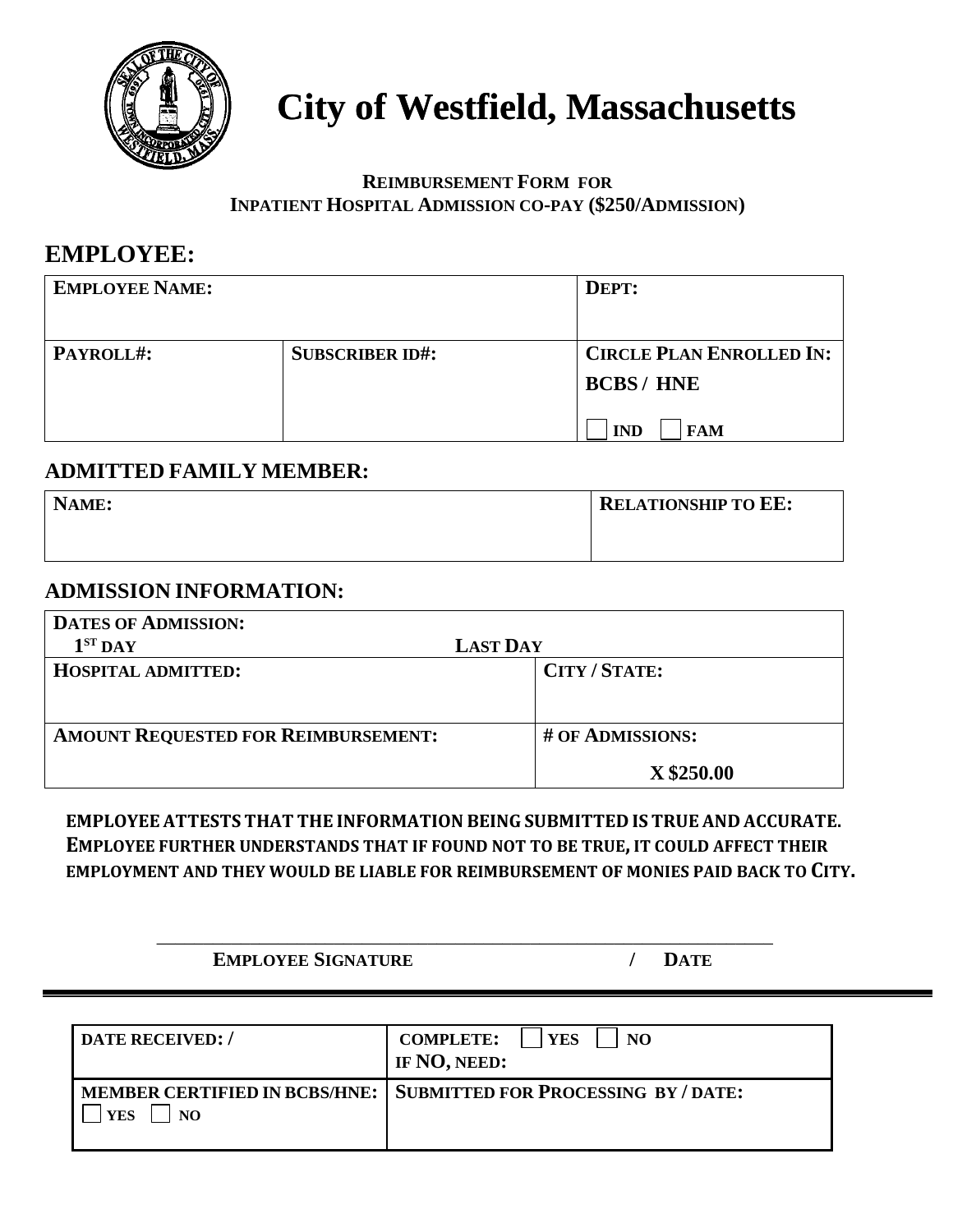

# **City of Westfield, Massachusetts**

# **INSTRUCTIONS FOR IN-PATIENT HOSPTIAL CO-PAY REIMBURSEMENT**

# *Submit the following documents:*

- 1. City of Westfield In-patient Hospital Admission Co-pay Reimbursement Request Form
- 2. Copy of the Explanation of Benefits (EOB) from your insurance carrier (BlueCross BlueShield or Health New England) showing the Co-pay
- 3. Proof of payment of the Co-pay (copy of cancelled check, credit card statement, etc.)

## *Send the completed request form and documents to:*

City of Westfield Personnel Department 59 Court Street Westfield, MA 01085